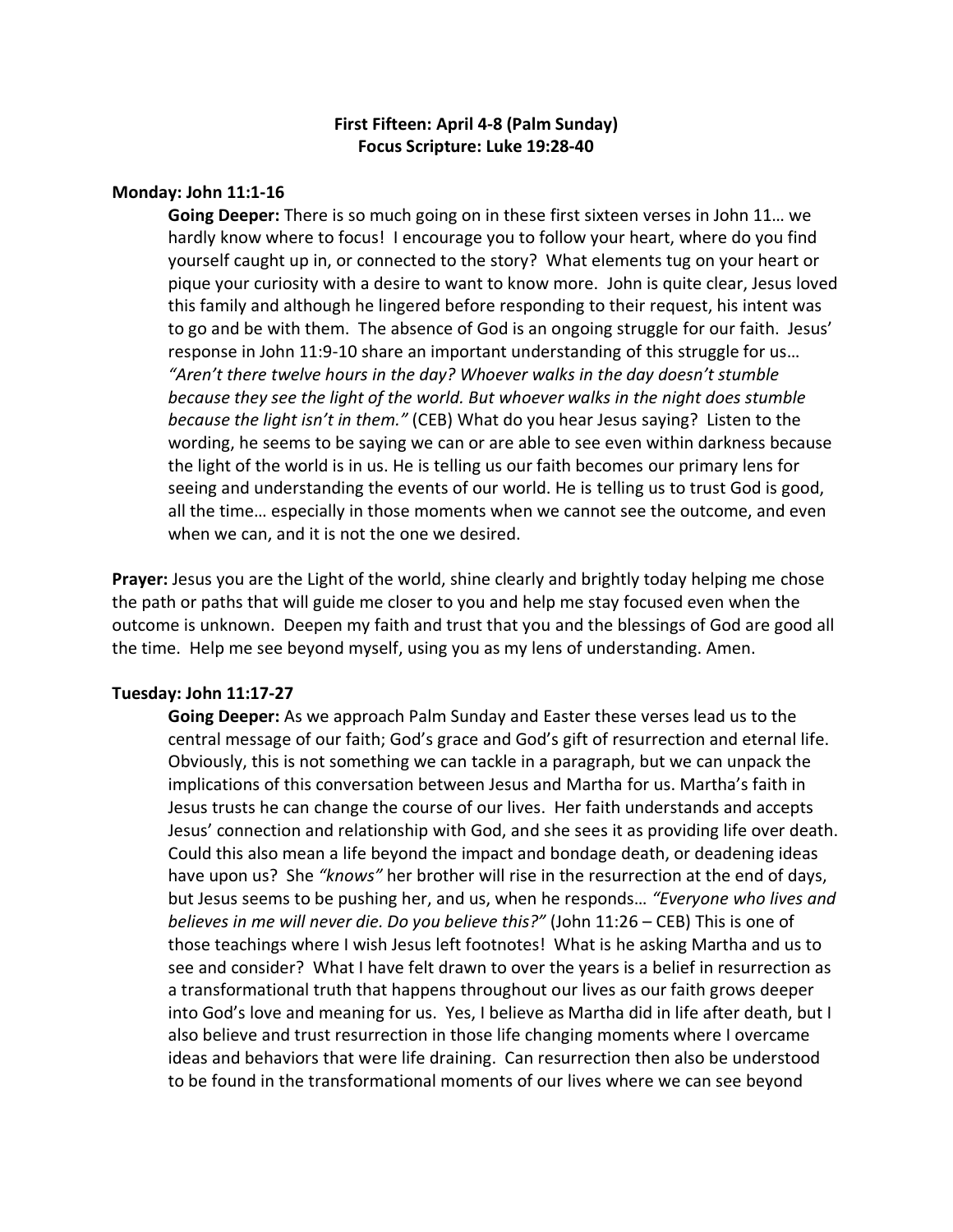those ideas, habits, and thoughts that held us captive, and unable to live fully and freely?

**Prayer:** Lord of love and mercy, I believe as Martha did, that you hold the keys to life beyond death. I ask for resurrection hope not merely for tomorrow or when I die, but also right now to enable me to live my life deeply, freely, and fully. Help me sense your life-giving presence with today, in every moment through out the day. Amen.

#### **Wednesday: John 11:28-37**

**Going Deeper:** Both Martha and Mary greet Jesus with the same expression of faithful sorrow… *"Lord, if you had been here, my brother wouldn't have died."* (John 11:21 & 32 – CEB) What strikes me in these verses is the divided response of those who were present to mourn with the family and who then witnessed Jesus' interaction with Mary and Martha. Some saw the depth of Jesus' love for this family while others questioned Jesus' absence, wondering why he had not come sooner… *"He healed the eyes of the man born blind. Couldn't he have kept Lazarus from dying?"* (John 11:37 – CEB) Martha and Mary words seem to indicative this same idea, if Jesus had arrived sooner, he could have kept Lazarus from dying, but their sorrow in loss does not dimmish their trust in God's love and goodness. We always have a choice of how we will interpret what we see and experience in our lives. Will we question our faith and the One in whom we believe, or will we accept the path of our lives… continuing to trust even allowing our faith to deepen on the path of loss and sorrow as we learn to understand this too is a path that leads to life, even life in abundance.

**Prayer:** Lord of abundant love, help me to see your blessings and love in every moment. Help me to allow your wisdom which is greater than mine to guide me, knowing you will always lead me into paths of life, hope, and mercy. In trusting love, I lift my life and all I love into your hands. Amen.

#### **Thursday: John 11:38-46**

**Going Deeper:** John's Gospel is the only one of the four that tell this story of Lazarus' resurrection, we do not know why this is the case, but this story and its events have deep implications for Jesus and the John shares this with us. It begins with Jesus at a tomb sealed by a large stone, although Jesus is on the outside of the tomb calling for the stone to be removed, rather than within it. He reassures those who were both present and those who continue to listen… *Didn't I tell you that if you believe, you will see God's glory?"* (John 11:40 – CEB) We assume Jesus is referring to the rising of Lazarus from the dead when he asks this, but I wonder if there is more to his question. In John's Gospel Jesus' reference to seeing the Glory of God was connected to his being lifted up upon the Cross, his surrender into God's love and trusting the outcome… meaning resurrection. The images of Lazarus as he comes forth from the tomb are unlike Jesus' resurrection, where the linen cloth had already been removed and folded. Here Jesus instructs the crowd to untie, or unbind him and let him go or is it… set him free? I have often wondered who is it that is truly being unbound and set free in these verses, and